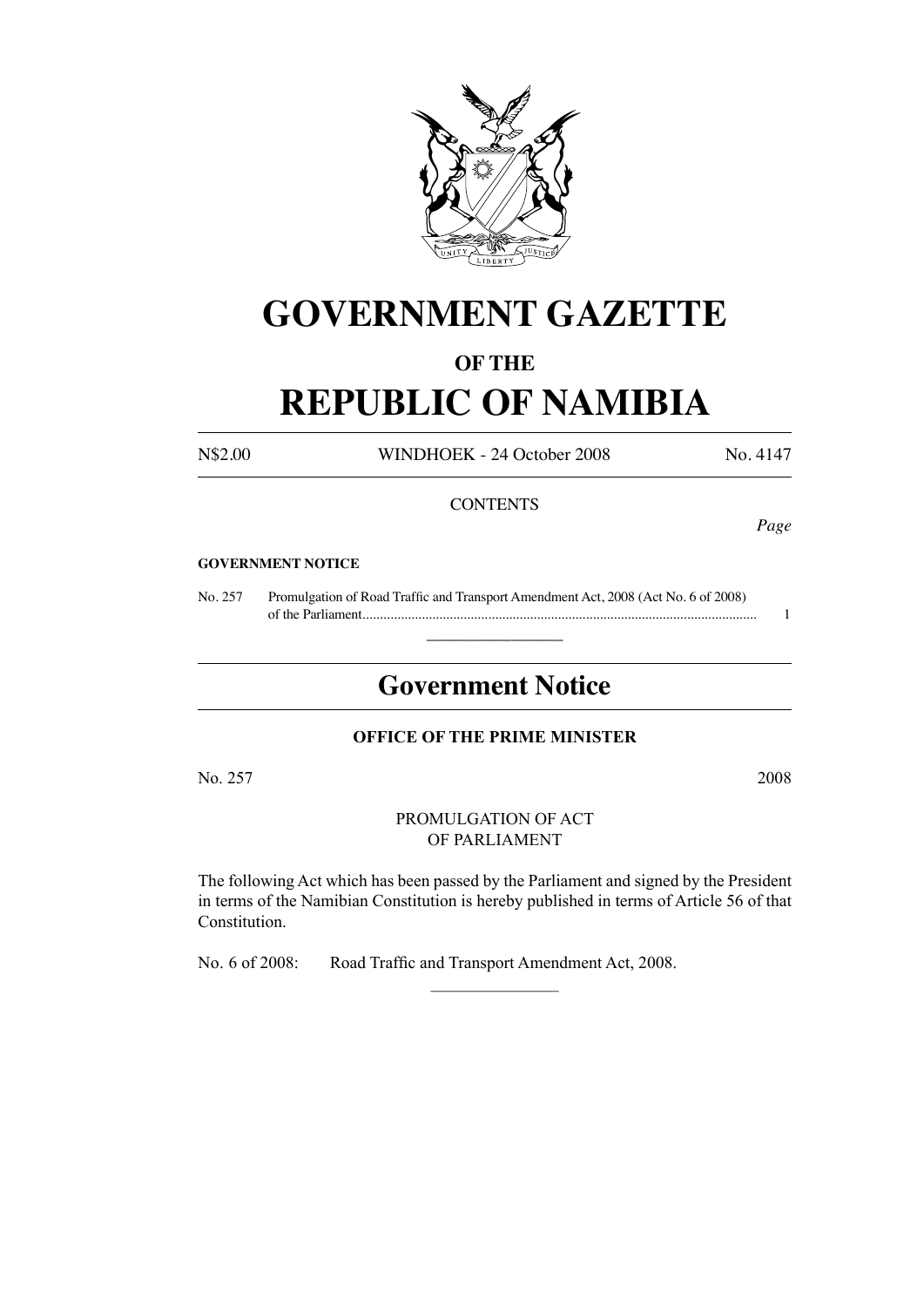#### Act No. 6, 2008 ROAD TRAFFIC AND TRANSPORT AMENDMENT ACT, 2008

#### **EXPLANATORY NOTE:**

|  | Words underlined with a solid line indicate insertions in<br>existing provisions.     |
|--|---------------------------------------------------------------------------------------|
|  | Words in bold type in square brackets indicate omissions<br>from existing provisions. |

# **ACT**

**To amend the Road Traffic and Transport Act, 1999, to provide that certain appointments are not invalid due to the failure to issue a certificate of appointment; to further regulate the renewal procedure of and circumstances for the replacement of driving licences and for matters incidental thereto.**

*(Signed by the President on 9 October 2008)*

**BE IT ENACTED** by the Parliament of the Republic of Namibia as follows:

#### **Amendment of section 11 of Act 22 of 1999**

**1.** Section 11 of the Road Traffic and Transport Act, 1999 (hereinafter referred to as the Principal Act) is amended by the insertion after subsection (9) of the following subsection:

- "(10) Notwithstanding the provisions of subsections  $(8)$  and  $(9)$  -
- (a) no appointment made by a person or authority in terms of this section is invalid only due to the fact that the person or authority concerned did not issue a certificate of appointment as contemplated in subsection (8);
- (b) no function performed by an authorised officer under this Act, is invalid only due to the fact that the authorised officer can not produce a certificate of appointment when requested to do so by a person in relation to whom such function has been performed, due to the fact that such certificate was not issued by the person or authority as contemplated in subsection (8).".

#### **Amendment of section 37 of Act 22 of 1999**

- **2.** Section 37 of the Principal Act is amended by -
- (a) the substitution for subsection (7) of the following subsection:

 "(7) The holder of a driving licence may apply to a driving testing centre for the renewal of such licence prior to the expiry of the period of validity thereof or if a period of grace is prescribed as contemplated in subsection (11) prior to the expiry of that period.";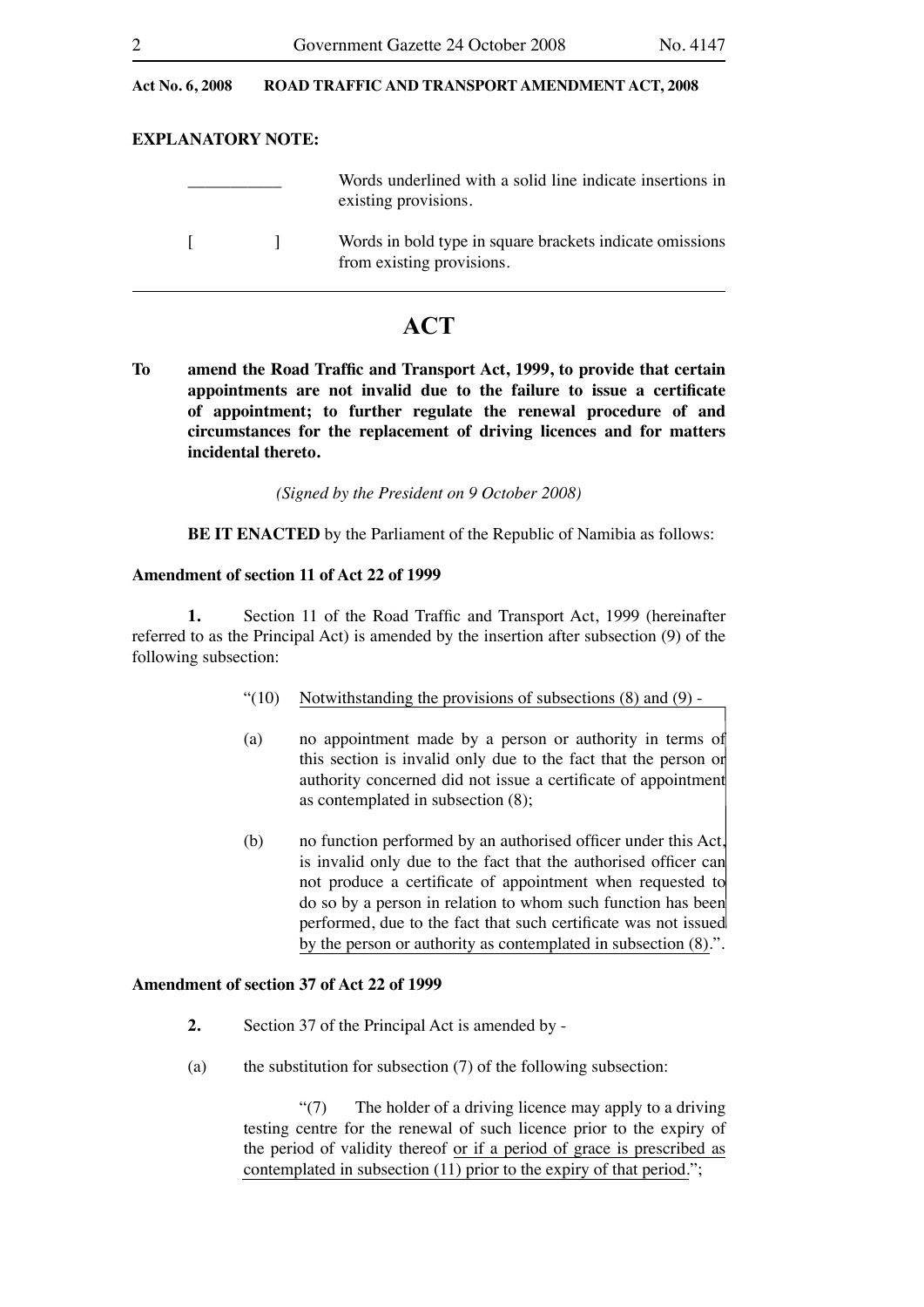#### **Act No. 6, 2008 ROAD TRAFFIC AND TRANSPORT AMENDMENT ACT, 2008 Act No. 6, 2008 ROAD TRAFFIC AND TRANSPORT AMENDMENT ACT, 2008**

(b) the insertion of the following subsections after subsection  $(10)$ :

 "(11) The Minister may prescribe a period of grace within which a person whose licence has expired may apply for the renewal thereof.

 (12) The Minister may prescribe different periods for different classes of licences or may prescribe different periods depending on the circumstances relating to the failure of the person to apply before the date of expiry: Provided that the regulations in question may provide that no such period is applicable to all or some class of licences or under such circumstances as may be prescribed.

 (13) A period prescribed in terms of subsection (11) may also relate to licences that have expired before the commencement of the Road Traffic and Transport Amendment Act, 2008.

 (14) An expired driving licence does not authorise the holder thereof to drive a motor vehicle on a public road during the period of grace referred to in subsection (7).".

#### **Amendment of section 40 of Act 22 of 1999**

- **3.** Section 40 of the Principal Act is amended by -
- (a) the substitution for subsection (2) of the following subsection:

 "(2) With effect from a date to be fixed by the Minister by notice in the *Gazette,* but not later than the date [**contemplated in subsection (5)**] prescribed by subsection (2A), any holder of a driving licence referred to in subsection  $(1)$  may apply to a driving testing centre for the replacement of such licence by a driving licence issued under this Act."; and

(b) the insertion after subsection (2) of the following subsection:

 "(2A) The date before which the holder of a licence referred to in subsection (1) must apply for the replacement thereof as contemplated in subsection (2) is -

- (a) in the case of a person other than a person referred to in paragraph (b), be the date determined in terms of subsection (5);
- (b) in the case of any person who was unable to apply for such a driving licence due to him or her having been
	- (i) admitted to any medical facility or detained in any state institution in terms of an order issued or sentence imposed by a court of law;
	- (ii) posted by the Government on a foreign mission or assignment;